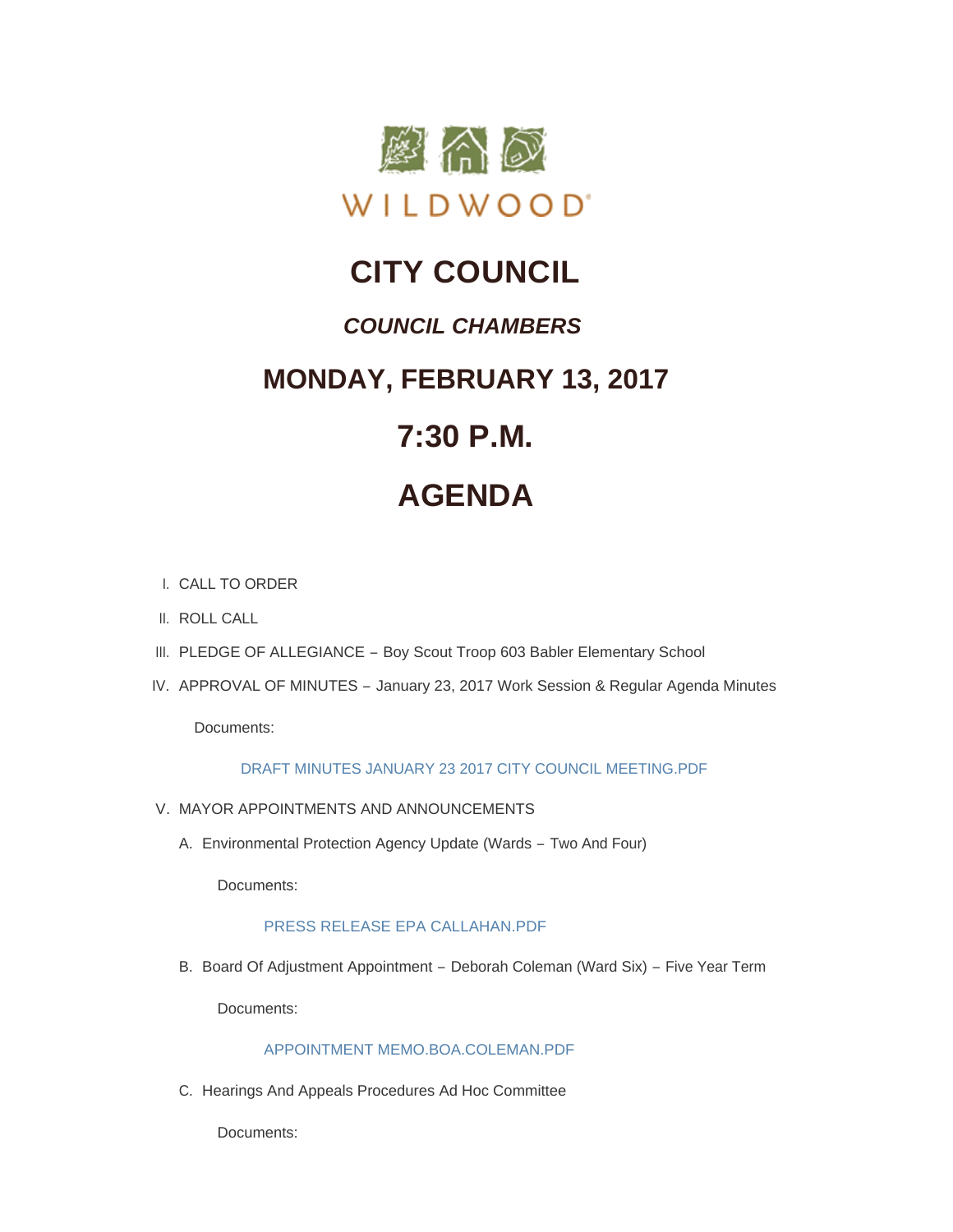# [APPOINTMENT MEMO.AD HOC HEARINGS AND APPEALS PROCEDURES](http://cityofwildwood.com/AgendaCenter/ViewFile/Item/9739?fileID=14140)  COMMITTEE PDF

- D. Public Participation And Hearing Procedures
- VI. PUBLIC PARTICIPATION
- VII. PUBLIC HEARINGS None
- VIII. LEGISLATION
	- UNFINISHED BUSINESS A.
		- BILL #2239 1.

AN ORDINANCE OF THE CITY OF WILDWOOD, MISSOURI, AUTHORIZING THE MAYOR TO NEGOTIATE AND EXECUTE A SHARED MAINTENANCE AGREEMENT WITH WINDSOR CREST HOMEOWNERS' ASSOCIATION EXCHANGING SNOW REMOVAL SERVICES FOR LANDSCAPING SERVICES. *Recommended by the Administration/Public Works Committee* (Second Reading) (Ward – One) Direct Budgetary Impact: Average Annual Cost Reduction of \$1,654.00

Documents:

# [BILL 2239 WITH REVISED AGREEMENT.PDF](http://cityofwildwood.com/AgendaCenter/ViewFile/Item/9745?fileID=14141)

BILL #2240 2.

AN ORDINANCE OF THE CITY OF WILDWOOD, MISSOURI, AUTHORIZING THE MAYOR TO EXECUTE A CONTRACT WITH GERSHENSON CONSTRUCTION, INC., FOR CONSTRUCTION OF THE WOODS ROAD BRIDGE REPLACEMENT PROJECT, INCLUDING TRAFFIC CONTROL AND OTHER INCIDENTAL ITEMS AS SHOWN ON CONSTRUCTION DRAWINGS AND SPECIFICATIONS. *Recommended by the Administration/Public Works Committee* (Second Reading) (Wards – One and Six) Direct Budgetary Impact: \$116,336.40 Expense (20% City portion of \$581,682.00 contract

Documents:

# [BILL 2240.PDF](http://cityofwildwood.com/AgendaCenter/ViewFile/Item/9746?fileID=14142)

BILL #2241 3.

AN ORDINANCE OF THE CITY OF WILDWOOD, MISSOURI, AUTHORIZING THE MAYOR TO NEGOTIATE AND EXECUTE A BRIDGE WINGWALL AND GUARDRAIL LICENSE AGREEMENT WITH THE MISSOURI HIGHWAYS AND TRANSPORTATION COMMISSION FOR THE CONSTRUCTION OF A BRIDGE WINGWALL AND GUARDRAIL ADJACENT TO ROUTE 109. *Recommended by the Administration/Public Works Committee* (Second Reading) (Wards – One and Six) Direct Budgetary Impact: None

Documents:

## [BILL 2241.PDF](http://cityofwildwood.com/AgendaCenter/ViewFile/Item/9747?fileID=14143)

BILL #2242 4.

AN ORDINANCE AUTHORIZING A LOT SPLIT PLAT OF A 13.5 ACRE TRACT OF LAND, KNOWN AS THE STINNETT PARCEL [ST. LOUIS COUNTY LOCATOR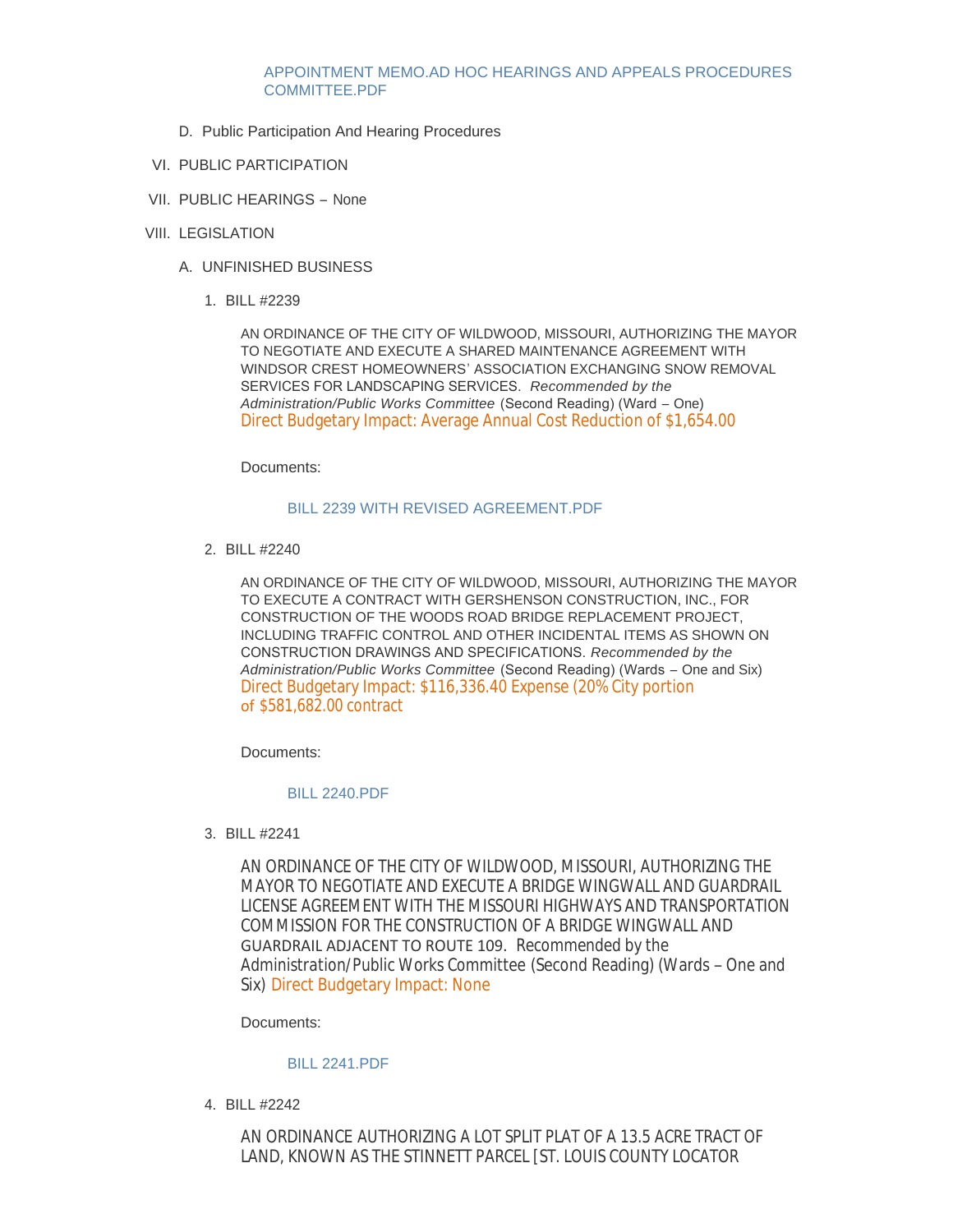NUMBER 24W440022], WHICH IS PART OF THE SOUTHWEST QUARTER OF THE SOUTHEAST QUARTER OF SECTION 3, TOWNSHIP 44 NORTH, RANGE 3 EAST, OF THE FIFTH PRINCIPAL MERIDIAN, CITY OF WILDWOOD, MISSOURI; BEING MORE SPECIFICALLY SITUATED ON THE WEST SIDE OF BRIDLE TRAILS WEST, SOUTH OF MANCHESTER ROAD, FOR THE PURPOSES OF SUBDIVIDING IT INTO TWO (2) PARCELS OF GROUND, HEREAFTER TO BE KNOWN AS LOTS 1 AND 2 OF 'SOUTHRIDGE TRAIL.' *Recommended by the Department of Planning and Parks* (Second Reading) (Ward – One)

 $L_{\rm{max}}$  as the sting  $\sim$  Land as the sting  $\sim$ 

Documents:

#### [BILL 2242.PDF](http://cityofwildwood.com/AgendaCenter/ViewFile/Item/9748?fileID=14144)

- **B. NEW BUSINESS** 
	- BILL #2243 1.

AN ORDINANCE OF THE CITY OF WILDWOOD, MISSOURI APPOINTING AMANDA FOSTER TO THE OFFICE OF CITY CLERK AND FIXING THE COMPENSATION ASSOCIATED THEREWITH. *Recommended by the Department of Administration* (First Reading) (Wards – All)

Direct Budgetary Impact: \$70,000.00 per year; plus benefits

Documents:

#### [BILL 2243.PDF](http://cityofwildwood.com/AgendaCenter/ViewFile/Item/9750?fileID=14145)

BILL #2244 2.

AN ORDINANCE BY THE CITY COUNCIL OF THE CITY OF WILDWOOD, MISSOURI AUTHORIZING THE MAYOR OF THE CITY OF WILDWOOD, MISSOURI TO ENTER INTO A CONTRACT WITH KELPE CONTRACTING FOR THE DEVELOPMENT OF A PEDESTRIAN PATH ALONG A PORTION OF OLD STATE AND RIDGE ROADS, AS INDICATED IN THE BID DOCUMENTS AND SPECIFICATIONS DEVELOPED AND ADVERTISED FOR THIS PROJECT. *Recommended by the Planning/Parks Committee* (First Reading) (Ward – Seven)

Direct Budgetary Impact: \$96,028.00 Expense

Documents:

#### [BILL 2244.PDF](http://cityofwildwood.com/AgendaCenter/ViewFile/Item/9751?fileID=14146)

BILL #2245 3.

AN ORDINANCE BY THE CITY COUNCIL OF THE CITY OF WILDWOOD, MISSOURI AUTHORIZING THE MAYOR OF THE CITY OF WILDWOOD, MISSOURI TO EXECUTE AN AMENDED LEASE AGREEMENT WITH ST. LOUIS COUNTY, MISSOURI FOR THE BELLEVIEW FARMS' TRACT OF LAND, WHICH IS APPROXIMATELY NINETY-NINE (99) ACRES IN SIZE AND LOCATED WITHIN THE MERAMEC RIVER GREENWAY. *Recommended by the Planning/Parks Committee* (First Reading) (Wards – All) Direct Budgetary Impact: Less than \$1,000.00 per year

Documents:

#### [BILL 2245.PDF](http://cityofwildwood.com/AgendaCenter/ViewFile/Item/9752?fileID=14147)

BILL #2246 4.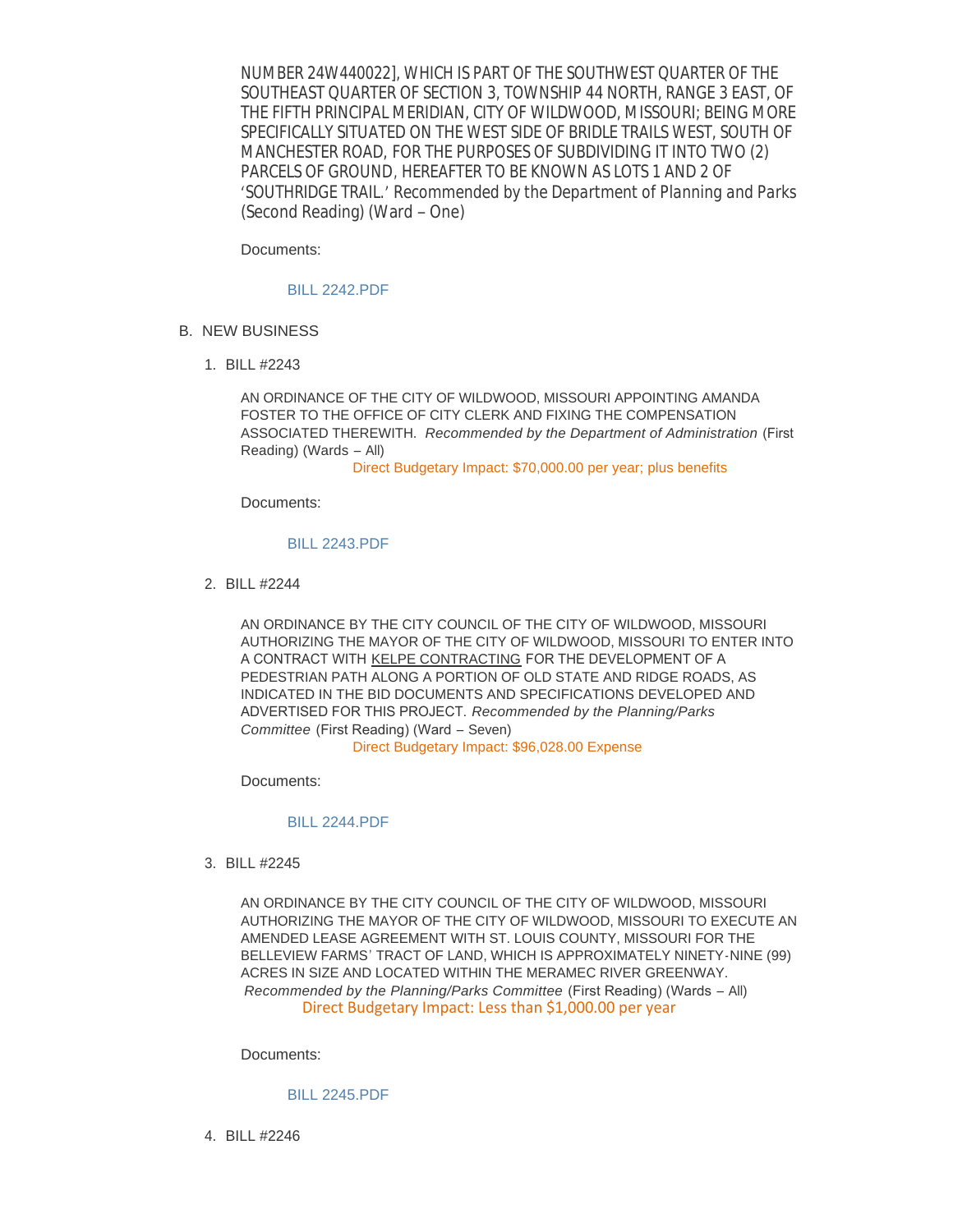AN ORDINANCE RE-APPROVING THE ADJUSTMENT OF CERTAIN COMMON BOUNDARY LINES BETWEEN TWO (2) EXISTING PARCELS OF GROUND, KNOWN AS PARCEL 1 [DEED BOOK 20550, PAGE 3749] AND ADJUSTED PARCEL 2 OF THE "CHRISTMAS VALLEY-YULETIDE TRAIL BOUNDARY ADJUSTMENT PLAT" [PLAT BOOK 364, PAGE 243]; BOTH OF WHICH ARE LOCATED IN PART OF SECTION 24, TOWNSHIP 45 NORTH, RANGE 3 EAST, CITY OF WILDWOOD, ST. LOUIS COUNTY, MISSOURI, AND MORE SPECIFICALLY SITUATED WEST OF CHRISTMAS VALLEY ROAD AND NORTH OF YULETIDE TRAIL, FOR THE PURPOSES OF TRANSFERRING APPROXIMATELY 0.37 ACRES BETWEEN THE TWO (2) SUBJECT PROPERTIES. *Recommended by the Department of Planning* (First Reading) (Ward – Three)

Documents:

## [BILL 2246.PDF](http://cityofwildwood.com/AgendaCenter/ViewFile/Item/9753?fileID=14148)

BILL #2247 5.

AN ORDINANCE BY THE CITY COUNCIL OF THE CITY OF WILDWOOD, MISSOURI RE-APPROVING THE AUTHORIZATION OF A BOUNDARY ADJUSTMENT PLAT OF *ADJUSTED LOTS 1 AND 2 OF WILDWOOD TOWN CENTER - PLAT TWO* [RECORDED IN PLAT BOOK 356, PAGES 485-486], WHICH IS SITUATED WITHIN THE SOUTHEAST QUARTER OF SECTION 1, TOWNSHIP 44 NORTH, RANGE 3 EAST, OF THE 5TH PRINCIPAL MERIDIAN, CITY OF WILDWOOD, ST. LOUIS COUNTY, MISSOURI, AND MORE SPECIFICALLY, LOCATED ON THE WEST SIDE OF FOUNTAIN PLACE, BETWEEN STATE ROUTE 100 TO THE NORTH AND PLAZA DRIVE TO THE SOUTH, FOR THE PURPOSE OF CONSOLIDATING THESE TWO (2) SUBJECT PROPERTIES INTO A SINGLE 1.65-ACRE LEGAL LOT OF RECORD. *Recommended by the Department of Planning* (First Reading) (Ward – Eight)

Documents:

## [BILL 2247.PDF](http://cityofwildwood.com/AgendaCenter/ViewFile/Item/9754?fileID=14149)

- IX. RESOLUTIONS
	- A. RESOLUTION #2017-05

A RESOLUTION BY THE CITY COUNCIL OF THE CITY OF WILDWOOD, MISSOURI AUTHORIZING THE ALLOCATION OF TEN THOUSAND DOLLARS (\$10,000.00) FROM THE 2017 FISCAL YEAR MUNICIPAL BUDGET TO THE POND ATHLETIC ASSOCIATION – PAA - FOR THE PURPOSE OF SUPPORTING LOCAL YOUTH ATHLETICS AND TO FURTHER THE CITY'S GOAL OF ENHANCING THE AVAILABILITY OF RECREATION PROGRAMMING ACTIVITIES FOR ITS RESIDENTS. *Recommended by the Planning/Parks Committee* (Ward – One)

Direct Budgetary Impact: \$10,000.00 Expense

Documents:

#### [RESOLUTION 2017-05.PDF](http://cityofwildwood.com/AgendaCenter/ViewFile/Item/9756?fileID=14150)

- X. OTHER
	- A. Receive And File:

A response to a submittal dated January 31, 2017, from Dionna Helfers, Vice-President of the Pond Athletic Association, regarding **P.Z. 23-15 Pond Athletic**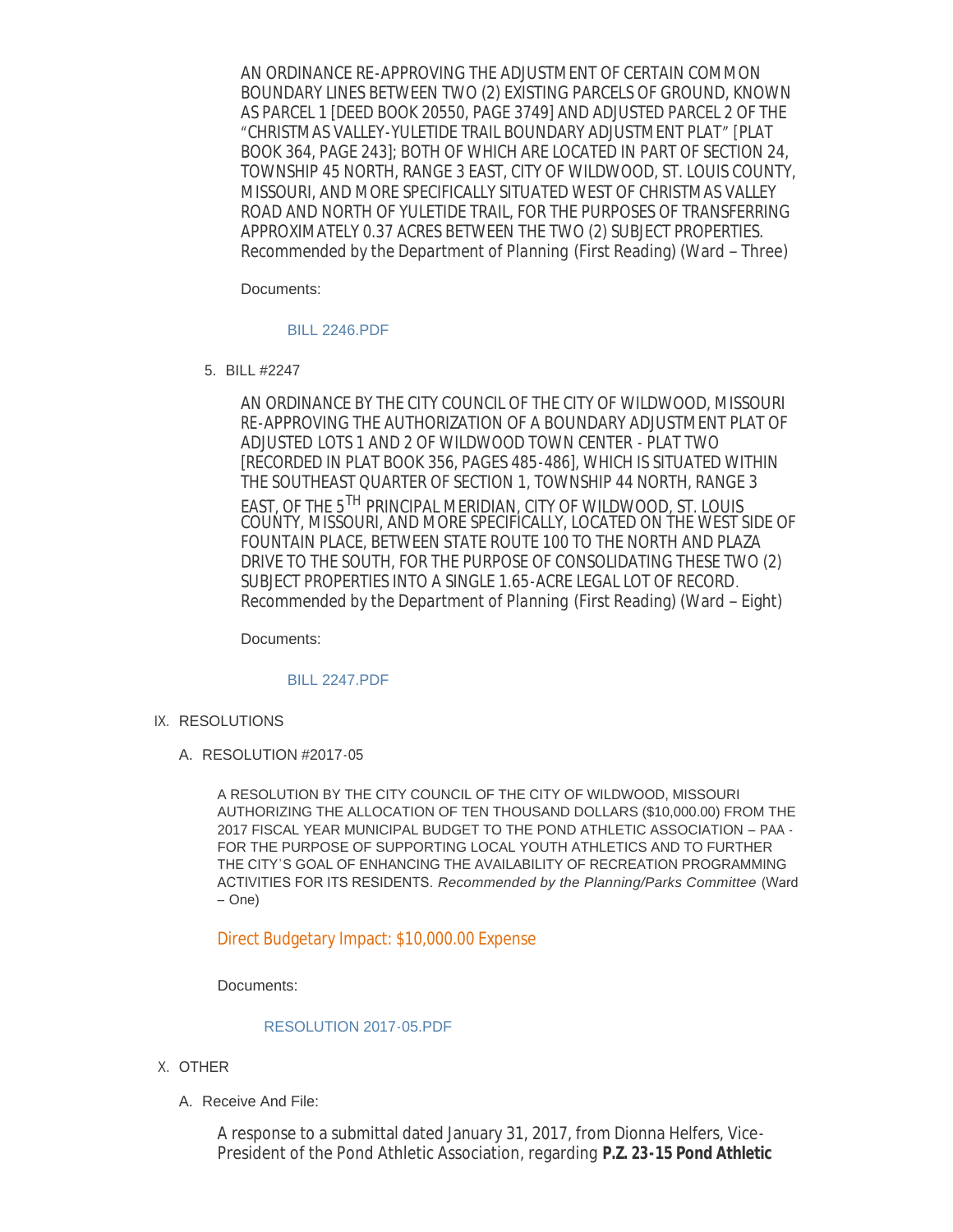President of the Pond Athletic Association, regarding **P.Z. 23-15 Pond Athletic Association**; Amended Conditional Use Permit (CUP) in the NU Non-Urban Residence District and FPNU Floodplain Non-Urban Residence District; west side of Pond Road, north of Hohmann Road (Locator Numbers: 22W330042 and 22W330051/Street Addresses: 1725 and 1613 Pond Road), which seeks the review and action of the Planning and Zoning Commission on the revised Lighting Plan, which accommodates limited light trespass in association with the two (2) planned athletic fields along the respective property boundaries. (Ward – One)

Documents:

# [RECEIVE AND FILE P.Z. 23-15 POND ATHLETIC ASSOCIATION.PDF](http://cityofwildwood.com/AgendaCenter/ViewFile/Item/9758?fileID=14151)

B. Receive And File: P.Z. 2-17 Craig Sherman, 16481 Forest Pine Drive, Wildwood, Missouri, 63011, C/O Missouri Sun Solar, Ryan Roller, 6724 State Highway 63, Houston, Missouri 65483

A request for a Conditional Use Permit (CUP) in the R-3 10,000 square foot Residence District, with a Planned Environment Unit (PEU), for the installation of roof-mounted solar panels, which are to be placed on the dwelling, so as to be visible from the adjoining roadway. The subject property is located at 16481 Forest Pine Drive, Wildwood Missouri, 63011 (Locator Number 23V621166). This request is to be reviewed in accordance with Chapter 415.140 R-3 10,000 square foot Residence District Regulations of the City of Wildwood Zoning Code, which establishes standards and requirements for the installation of solar panels. The permit is required due to the panels' placement on the front facing area of the roof. (Ward – Five)

Documents:

## RECEIVE AND FILE P.Z. 2-17 CRAIG SHERMAN PDE

C. Receive And File: P.Z. 10-15 St. Charles Tower, C/O Kathryn Roderique, 4 West Drive, Suite 100, Chesterfield, Missouri, 63017

A request dated January 20, 2017 from Kathryn Roderique, St. Charles Tower, seeking an extension of time for the submittal of the required Site Development Plan (SDP) for the Conditional Use Permit (CUP) that was granted for a one hundred ten (110) foot tall, telecommunications tower facility. This tract of land is generally located northwest of the intersection of Babler Park Drive and Old Eatherton Road (Locator Number 21W310270/Street Address: 1400 Babler Park Drive – Lifepointe Church). (Ward – Three)

Documents:

# [RECEIVE AND FILE P.Z. 10-15 ST. CHARLES TOWER.PDF](http://cityofwildwood.com/AgendaCenter/ViewFile/Item/9760?fileID=14153)

## XI. ADJOURNMENT

City Council Will Consider and Act Upon the Matters Listed Above, and Such Others as May Be Presented at the Meeting and Determined to Be Appropriate for Discussion at That Time.

*Notice is hereby given that the City Council may also hold a closed meeting for the purpose of dealing with matters relating to one or more of the following: Legal Actions, Causes of Action, Litigation or Privileged Communications Between the City's Representatives and its Attorneys [RSMO 610.021(1) 1994]; Lease, Purchase or Sale of Real Estate [RSMO 610.021 (2) 1994]; hiring, firing, disciplining or promoting employees by a public governmental body [RSMO 610.021 (3) 1994]; bidding specification [RSMO 610.021 (11) 1994]; sealed bids and related documents, until the bids are opened' and sealed proposals and related documents or any documents related to a negotiated contract until a contract is executed, or all proposals are rejected [RSMO 610.021 (12) 1994]; and/or individually*